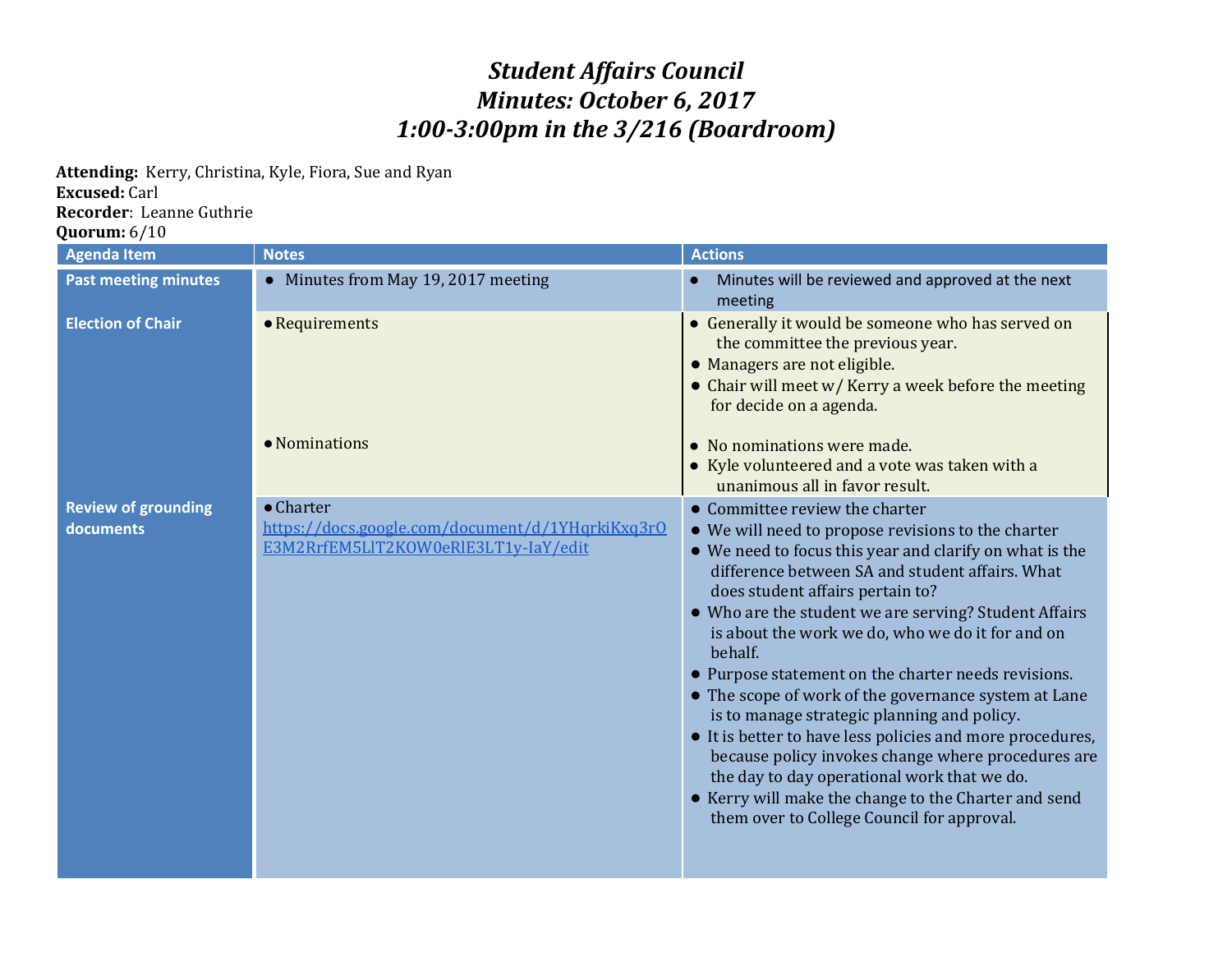|                                                 | • Civility - Respectful Communications<br>https://docs.google.com/document/d/1xCNQs3CHYj-<br>6Kb65wx38UvpQ4-I7rUo9Z8hSzQBKwmw/edit<br>Membership (see charter) | • College Council will not adopt these for as an official<br>statement because they could not reach a<br>consensus last year.<br>• We have never had a problem with this council.<br>• It is basically managing freedom of speech with<br>civility.<br>• Membership is outlined in our charter<br>• Christina has been appointed by position<br>. We would like to get a student and staff member<br>from the non-credit programs to be on council.<br>• SAC should take the lead in getting more non-credit<br>student participation in governance.<br>• The council agreed to have Kerry seek out folks from<br>the non-credit side. |
|-------------------------------------------------|----------------------------------------------------------------------------------------------------------------------------------------------------------------|----------------------------------------------------------------------------------------------------------------------------------------------------------------------------------------------------------------------------------------------------------------------------------------------------------------------------------------------------------------------------------------------------------------------------------------------------------------------------------------------------------------------------------------------------------------------------------------------------------------------------------------|
| <b>Workplan review and</b><br>development       | • Review Workplan 2016-2017<br>https://docs.google.com/document/d/10D3UH54JnbL<br>0Nf26pGwsHIVnFv8Uhdd4MquDVHckDX4/edit                                        | • Reviewed work plan.<br>• Last year we tried to get some of our policies over to<br>College Council for approval, we will try again to get<br>on their agenda.<br>• Working on the Student travel policy will be on the<br>agenda this year.                                                                                                                                                                                                                                                                                                                                                                                          |
|                                                 |                                                                                                                                                                | • We will look at the essential student policies that<br>need to be translated into Spanish and Kyle will talk<br>to Elizabeth Andrade about what if the translation is<br>accurate. Kyle will report back.                                                                                                                                                                                                                                                                                                                                                                                                                            |
|                                                 | • Suggestions for 2017-2018                                                                                                                                    | • There is some conversation among the councils<br>about what they do, how they do it and how often.<br>• Learning council is only meeting once this term.<br>• We would like to consider meeting 1 x a month and<br>use the 2nd meeting would be a subgroup as a work<br>session for our Strategic Plan.                                                                                                                                                                                                                                                                                                                              |
| <b>SAC Strategic Plan</b><br><b>Development</b> | Final review of draft (especially indicators)                                                                                                                  | Review and discussion of Strategic Plan<br>• After reviewing the draft is ready for feedback from<br>the other councils.<br>• Kerry would like to look at 3 big things in the work<br>plan; policies, strategic plan and CCSSE.<br>• At our next meeting we would like to divide into 3<br>sub-groups to work on these.                                                                                                                                                                                                                                                                                                                |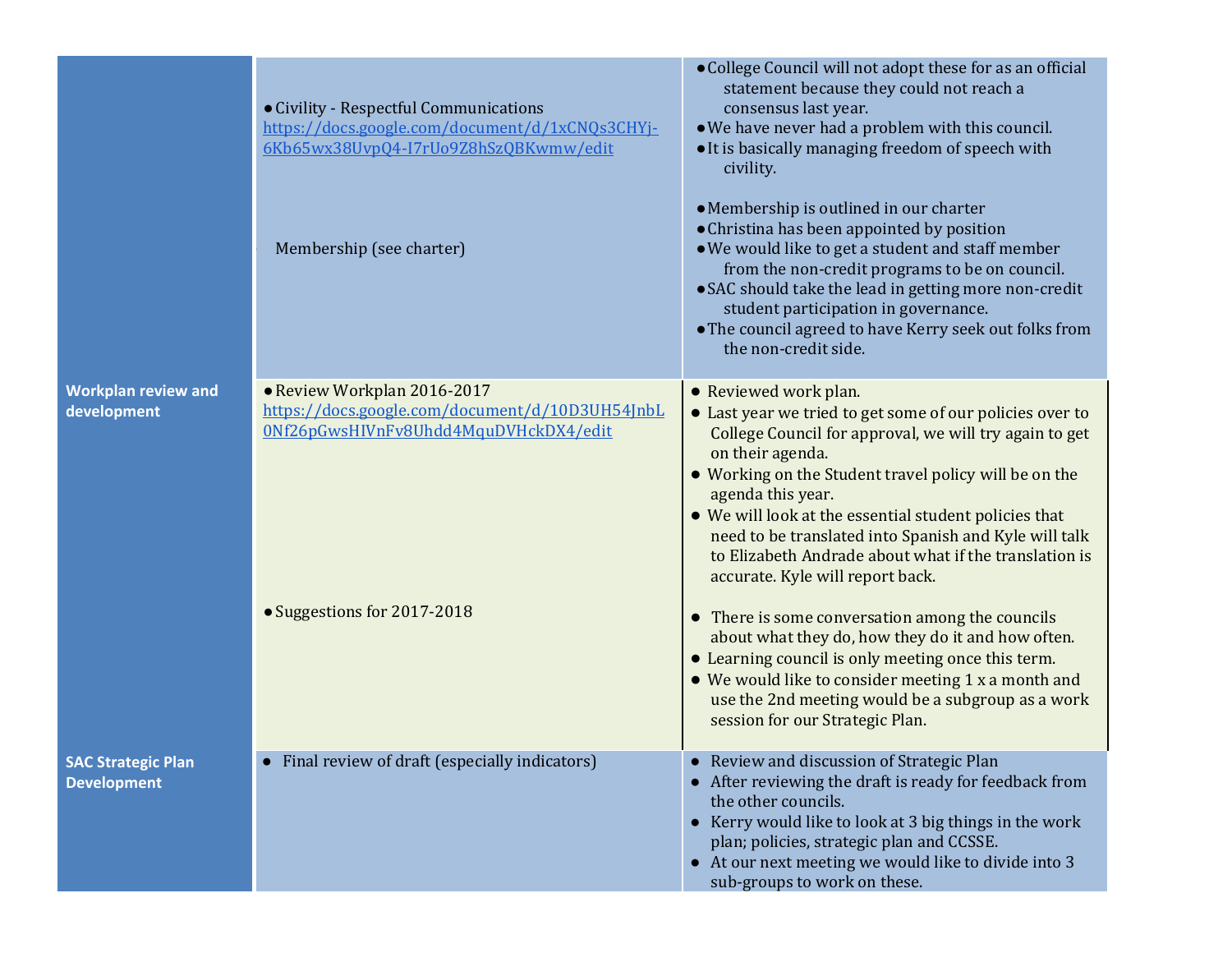|                            | • Communication toolkit (Kerry)<br>• Feedback opportunities<br>Strategic Plan<br>https://docs.google.com/document/d/1nss0-<br>YXxVxeMVhLpL0UIq efH6LRHGOk3Cp nJ5F1zg/edit | • If we use all the same toolkit they will all look the<br>same. Also it doesn't spur the same types of<br>questions we need it to do.<br>• We should leave the communication opportunities<br>up to the work groups.                                                                                                                                                                                                                                                                                                                                                                                                                                                                                                                                                                                                                                                                                                                                                                                                |
|----------------------------|---------------------------------------------------------------------------------------------------------------------------------------------------------------------------|----------------------------------------------------------------------------------------------------------------------------------------------------------------------------------------------------------------------------------------------------------------------------------------------------------------------------------------------------------------------------------------------------------------------------------------------------------------------------------------------------------------------------------------------------------------------------------------------------------------------------------------------------------------------------------------------------------------------------------------------------------------------------------------------------------------------------------------------------------------------------------------------------------------------------------------------------------------------------------------------------------------------|
| <b>Information Sharing</b> | • HECC Work on HB 2998 (Transfer)                                                                                                                                         | • HB 2998 is designed to create a smooth transfer<br>system in the state of Oregon across 28 independent<br>institutions.<br>o Developing a foundational curriculum that we be<br>accepted at all the public campuses in the state of<br>Oregon.<br>• HECC has a work group working on the<br>foundational curriculum.<br>Developing universal articulation agreements<br>$\circ$<br>across all of these institutions and the agreement<br>will be updated as they are completed.<br>We are not a system of community colleges yet.<br>$\circ$<br>We don't have a robust data reporting system.<br>$\circ$<br>There are 3 different record systems and they<br>$\circ$<br>don't talk to each other.<br>This is an exercise in system work in a non-<br>$\circ$<br>system state.<br>If we move to a performance based funding,<br>$\circ$<br>based on degrees we may lose funding for all our<br>certificate programs.<br>Students that transfer after 1 yr are considered a<br>$\circ$<br>non-successful completion. |

**Membership 2016/2017** • **VP Academic and Student Affairs 1 – Dawn DeWolf** 

- **Executive Dean of Academic & Student Affairs 1 – Kerry Levett**
- **Classified 2 –Fiora Starchild, Kyle Schmidt**